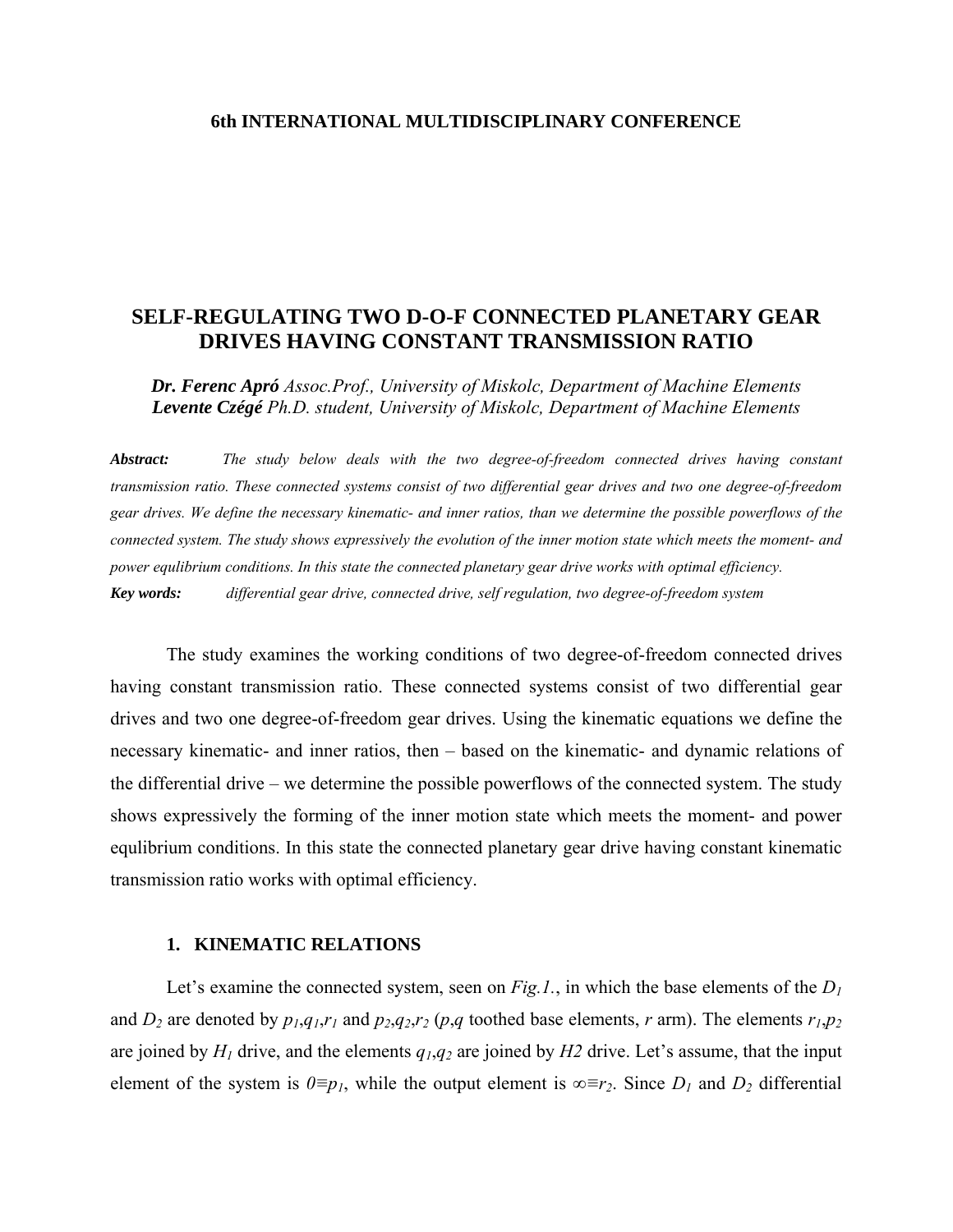drives have  $s_1 = s_2 = 2$  degree-of-freedom before coupling, and after coupling the system has two connected ( $p_2r_1$  and  $q_1q_2$ ) base elements ( $k=2$ ), the connected system has  $s_k=s_1+s_2-k=2+2-2=2$ degree-of-freedom as well.



Let's choose the inner ratios of the  $D_1$  and  $D_2$  differential drives  $i_{p1q1} = i_{p2q2} = -1$ , and the kinematic transmission ratio of the connected drive  $k_{0\infty} = k_{p1r2} = -2$ . On the basis of inner ratios and denoting the angular velocities of base elements by  $\omega$  (e.g.  $\omega_{p1}$  is the angular velocity of  $p_1$ ) we can write:

$$
\omega_{p1} + \omega_{q1} - 2\omega_{r1} = 0; \qquad (1)
$$

$$
\omega_{p2} + \omega_{q2} - 2\omega_{r2} = 0. \tag{2}
$$

From these, by  $k_{H1} = \omega_{p2}/\omega_{r1} = -2$  ratio of  $H_1$  drive and  $k_{H2} = \omega_{q2}/\omega_{q1} = 1$  ratio of  $H_2$  drive, it can be derived, that the connected system has – independently of the state of motion –  $k_{0\infty}$ =-2 constant transmission ratio.

Since the powerflows are determined by  $k_{p1r1}$ ;  $i_{p1q1}$  and  $k_{p2r2}$ ;  $i_{p2q2}$  inner ratios [1], the ranges of  $k_{p1r1}$ ; $k_{p2r2}$  and their relation are necessary for the examination of the powerflows and working possibilities of the connected system. The relation  $k_{p1r1} = f(k_{p2r2})$  can be derived easily:

$$
k_{0\infty} k_{H1} = (-2)(-2) = \omega_{p1}/\omega_{r2} * \omega_{p2}/\omega_{r1} = k_{p1r1} * k_{p2r2},
$$

consequently:

$$
k_{plrl} = 4/k_{p2r2} \tag{3}
$$

#### **2. POSSIBLE POWERFLOWS**

According to [1] by  $i_{p1q1}=-1$  in the field of  $0 \le k_{p1r1} \le 1$  theoretically the  $r_1 \rightarrow p_1q_1$  and  $p_1q_1 \rightarrow r_1$  powerflows are possible. But here only the  $p_1q_1 \rightarrow r_1$  powerflow can be realized since  $p_1$ is input element. So in this range the connected system works as shown on *Fig.2.*. It can be seen,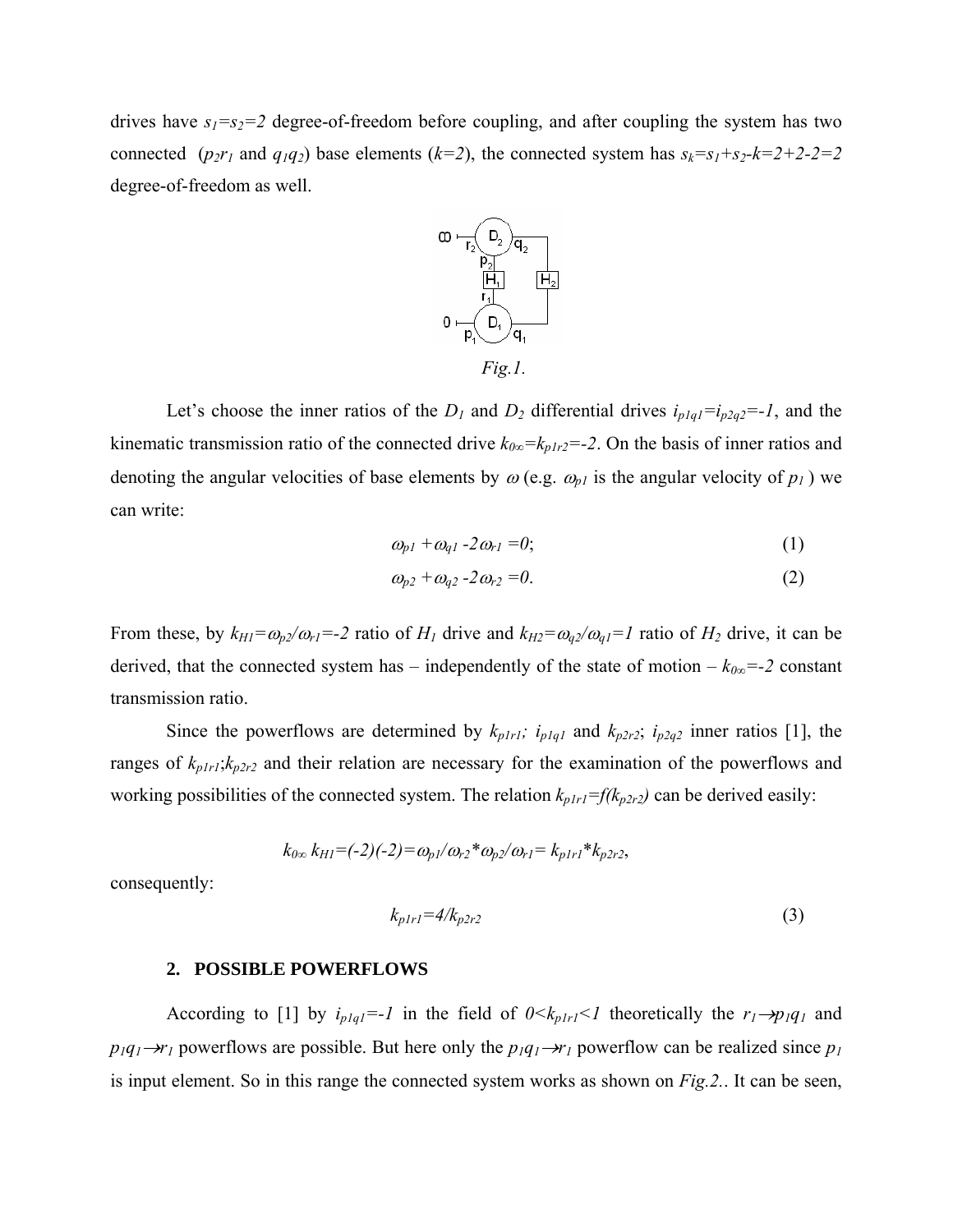that in this case the *D<sub>2</sub>* differential's powerflow can be – assuming that  $r_2 \equiv \infty$  output element – only  $p_2 \rightarrow q_2 r_2$ . According to (3) it belongs to  $4 \le k_{p2r2} \le \infty$ . We note that the powerflow of  $D_2$  is  $p_2 \rightarrow q_2 r_2$  according to [1] as well.



In the field of  $1 \le k_{p1r1} \le 2$  the powerflow is also  $p_1q_1 \rightarrow r_1$  [1], so *Fig.2.* shows the connected system's powerflow also for this case. The transmission ratio range of  $D<sub>2</sub>$  differential drive is  $2 \lt k_{p2r2} \lt 4$  according to (3). In case of  $k_{p1r1} = k_{p2r2} = 2$  kinematic ratio the  $q_1 \equiv q_2$  central elements are stationary, so the  $q_1 \rightarrow q_2$  powerflow ceases, and closed powerflow doesn't circulate in the system.

In the field of  $2 \le k_{p1r1} \le 4$  the powerflow can be  $p_1 \rightarrow q_1r_1$  and  $p_2q_2 \rightarrow r_2$ , and  $1 \le k_{p2r2} \le 2$ (*Fig.3.*).

In the field of  $4 \le k_{p1r1} \le +\infty$  the powerflow is also  $p_1 \rightarrow q_1r_1$  and  $p_2q_2 \rightarrow r_2$ , and  $0 \le k_{p2r2} \le l$ . In case of  $k_{p2r2}=1$  limit value the  $D_2$  differential drive works as a clutch.

Finally, in case of  $-\infty < k_{p1r1} < 0$  the powerflow is  $p_1r_1 \rightarrow q_1$  and the transmission ratio of  $D_2$ is  $-\infty < k_{p2r2} < 0$ , to which belongs  $q_2 \rightarrow p_2r_2$  powerflow. We note, that when  $k_{p1r1} = -\infty$  the  $D_1$ differential drive works as a simple drive and because of  $\omega_{p2}=0$  the  $p_2 \rightarrow r_1$  powerflow stops (*Fig.4.*).

 On *Fig.2-4.* it can be seen, that – according to the change in the state of motion – from a circulating powerflow (*Fig.2.*) a branched- (*Fig.3.*) then a reverse circulating powerflow can evolve (*Fig.4.*).

### **3. DYNAMIC RELATIONS**

The question arises, that which state of motion will stay up by stable running. This question can be answered after the analysis of the moment-relations. The moments acting on base elements (*M*) can be determined, if the  $\eta_0$  efficiency (efficiency when the arm is fixed) of  $D_1$  and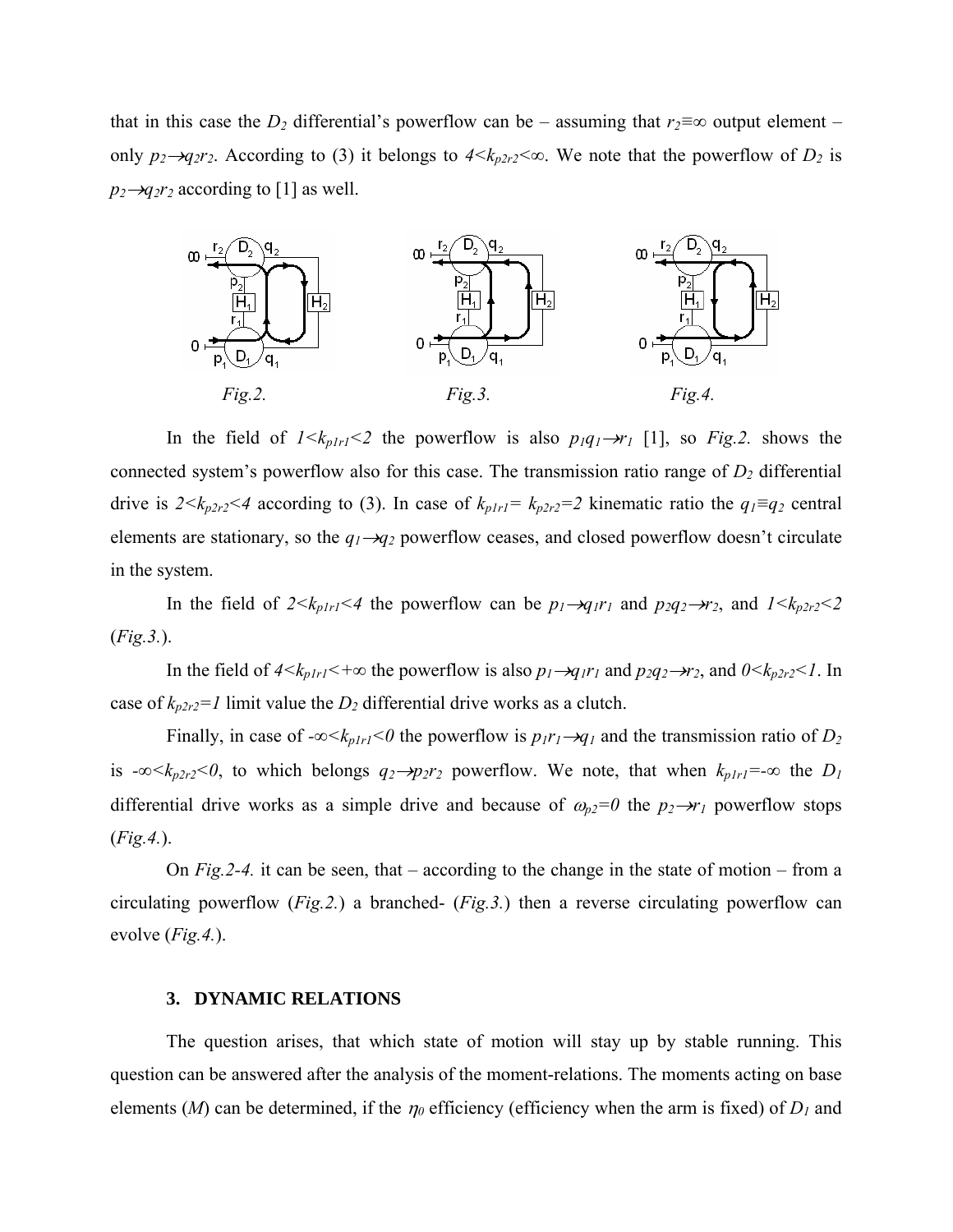$D_2$  differential drives, the  $w_1$  and  $w_2$  indexes (determine the direction of powerflow), and  $\eta_{H1}$  and  $\eta_{H2}$  efficiencies of  $H_1$  and  $H_2$  drives are known [1], [2]. For the sake of simplicity let's assume, that  $M_0 \equiv M_{pl} = 1Nm$ ,  $\eta_0 = \eta_{HI} = 0.98$  and  $\eta_{H2} = 0$  (since  $q_1$  and  $q_2$  are connected elements).

The determination of the moments acting on base elements is shown for the transmission ratio range of  $0 \le k_{p1r1} \le 1$ ,  $4 \le k_{p2r2} \le \infty$ . The valid powerflow can be seen on *Fig.2.*. In this case  $w_1 = -1$ ,  $w_2 = 1$  [1], so in  $D_1$  drive:

$$
M_{q1} = -i_{p1q1} \cdot \eta_0^{w_1} \cdot M_0 = 1 \cdot 0.98^{-1} \cdot 1 = 1.020408Nm ;
$$
  
\n
$$
M_{r1} = (i_{p1q1} \cdot \eta_0^{w_1} - 1) \cdot M_0 = (-1 \cdot 0.98^{-1} - 1) \cdot 1 = -2.020408Nm ;
$$

and in *D2* differential drive:

$$
M_{p2} = -\frac{\eta_{H1}}{k_{H1}} \cdot M_{r1} = -\frac{0.98}{-2} \cdot (-2.020408) = -0.99 Nm ;
$$
  
\n
$$
M_{q2} = -i_{p2q2} \cdot \eta_0^{w_2} \cdot M_{p2} = 1 \cdot 0.98^{1} \cdot (-0.99) = -0.9702 Nm ;
$$
  
\n
$$
M_{r2} = -(M_{p2} + M_{q2}) = -(-0.99 - 0.9702) = 1.9602 Nm
$$

moments are necessary to get equilibrium. But with these relations the *Mq1* and *Mq2* acting on *q*<sub>1</sub>*q*<sub>2</sub>≡*q* connected element are not equal. The difference *M*<sub>dq</sub>=*M*<sub>q</sub><sub>1</sub>+*M*<sub>q</sub><sub>2</sub>=1.020408- $0.9702=0.050508Nm$  generates a moment which decelerate the  $\omega_q$  of element *q* (together with  $\omega_{p2}$  and  $\omega_{r1}$ ) until clutch state of  $D_1$  differential  $(\omega_{p1} = \omega_q = \omega_{r1} = 1)$ . We mention – without detailing –, that in  $0 \le \omega_q \le 1$  section an  $M_{dq} = 0.029204 Nm$  decelerating moment works. Due to this moment the element *q* stops, and than accelerates in the opposite direction until reaching  $\omega_{p2} = \omega_{r2} = \omega_q =$ -0.5 clutch state. If  $\omega_q < -0.5$ , an  $M_{dq} = -0.1Nm$  moment works, and because of this  $\omega_q > -0.5$ . So the system set in  $k_{p2r2}=1$  and  $k_{p1r1}=4$  ratio values by self-regulation, so  $D_2$  works in clutch state while  $D_l$  works as a differential gear drive with  $k_{p1rl}=4$ .

### **4. EFFICIENCY**

The efficiency of the connected planetary gear drive can be calculated on the basis of loss-analysis. Let's choose the angular velocity of input element  $\omega_0 \equiv \omega_{p1} = 1/s$ , and its moment  $M_0 \equiv M_{pl} = 1Nm$ , consequently the input power  $P_0 = 1W$ .

The efficiency of  $D_l$  differential [1]:

$$
\eta_{p1\rightarrow q1r1}=\frac{1-(1-k_{p1r1})\cdot\eta_0^{w_1}}{k_{p1r1}}=\frac{1-(1-4)\cdot 0.98^1}{4}=0.985Nm.
$$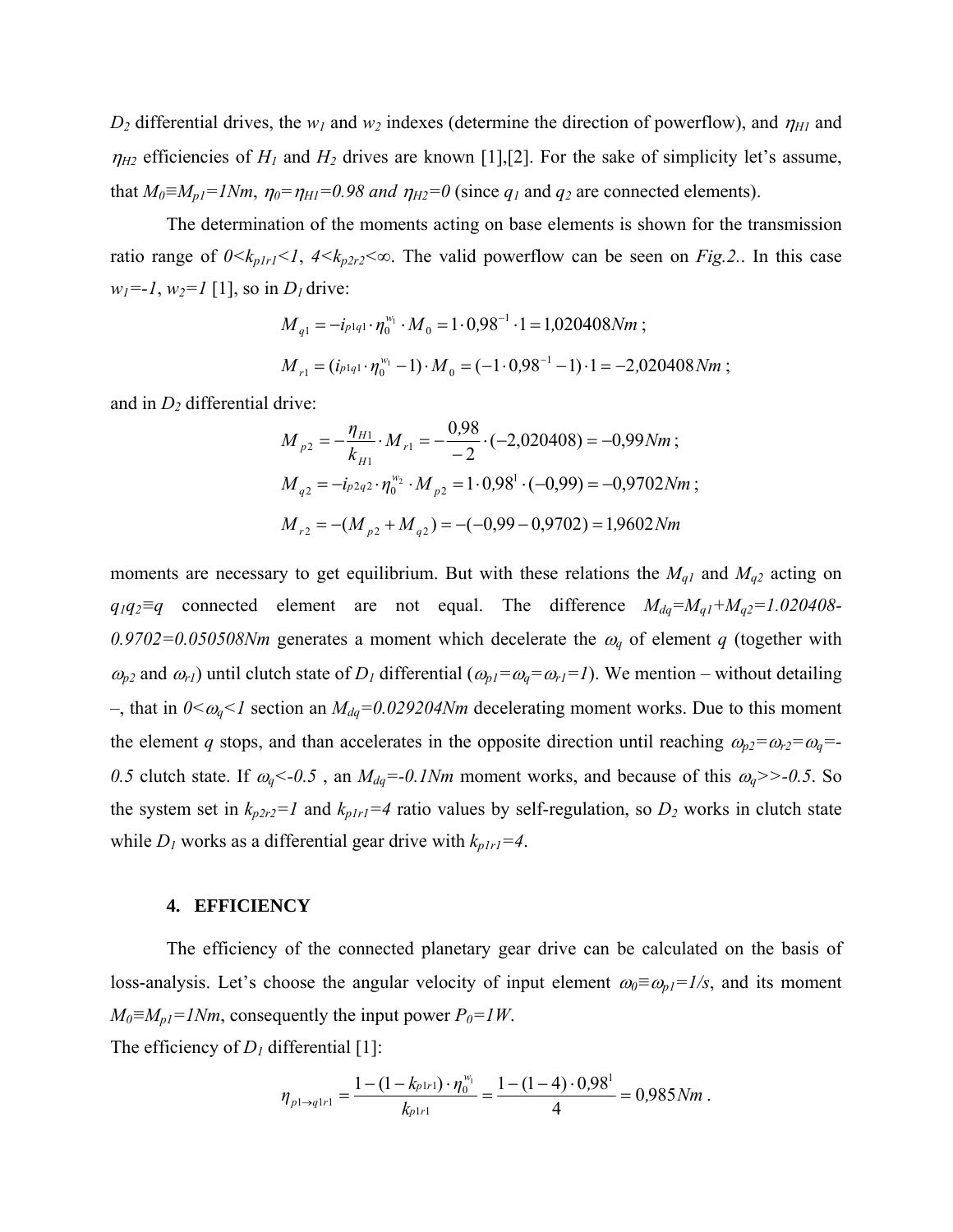The loss power of  $D_1$  differential:

$$
P_V = (1 - \eta_{p1 \to q1r1}) \cdot P_0 = (1 - 0.985) \cdot 1 = 0.015W.
$$

From  $k_{p1r1}$ =4 kinematic ratio in case of  $\omega_{p1}$ =1/s the angular velocity of  $r_1$  is  $\omega_{r1}$ =0.25/s, and the moment on  $r_1$  arm is:

$$
M_{r1} = (i_{p1q1} \cdot \eta_0^{w_1} - 1) \cdot M_{p1} = (-1 \cdot 0.98^1 - 1) \cdot 1 = -1.98 Nm.
$$

So the loss power in *H1* drive:

$$
P_{VH1} = -(1 - \eta_{H1}) \cdot M_{r1} \omega_{r1} = (1 - 0.98) \cdot 1.98 \cdot 0.25 = 0.0099W.
$$

Since  $D_2$  differential drive works in clutch state, its loss is  $P_{V2}=0$ . So the total power loss of the connected system:

$$
\sum P_{V} = P_{V1} + P_{VH1} = -0.015 - 0.0099 = -0.0249W.
$$

And the efficiency of the system is (considering only the tooth losses):

$$
\eta_{0\infty} = \frac{P_0 - \sum P_V}{P_0} = \frac{1 - 0.0249}{1} = 0.9751,
$$

to which belongs

$$
M_{r2} = \frac{-\eta_{0\infty}}{\omega_{r2}} = \frac{-0.9751}{-0.5} = 1.9502 Nm
$$

moment.

#### **5. STRUCTURAL CONSTRUCTION**

The kinematic sketch of the connected drive can be seen on *Fig.5.*, when bevel gear differential drives are used, and the arrangement is not coaxial. *Fig.6.* shows the structure in case of coaxial arrangement. The kinematic sketch when the differential drive consists of cylindrical gears and the arrangement is coaxial can be seen on *Fig.7.*.